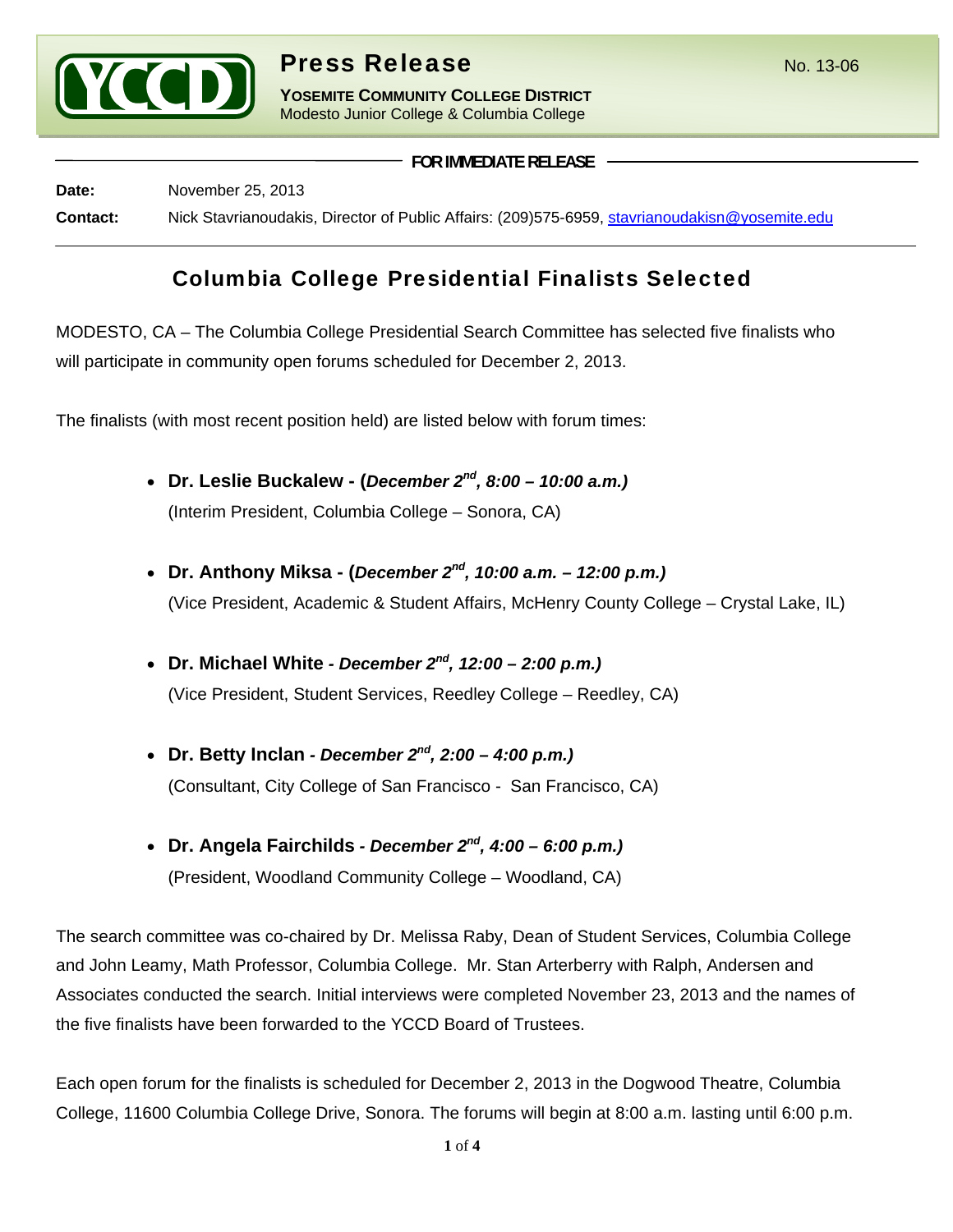Each finalist will be given an opportunity to discuss their preparation for the position, their education and leadership philosophy, concluding with a time to respond to questions from the forum attendees. The forums will be open to the public.

# **Profiles:**

Dr. Leslie Buckalew *(Forum date/time: December 2nd, 8:00 – 10:00 a.m.)*

#### **Education**:

- Ed.D in Higher Education Administration, University of Southern California
- M.P.H. in Public Health Education, California State University, Northridge
- B.S. in Physiological Psychology, University of California, Santa Barbara

#### **Professional Experience:**

- Interim President, Columbia College Sonora, CA (2013-present)
- Vice President of Student Learning, Columbia College Sonora, CA (2012-2013)
- Director and Instructor of Record for International Business Plan Graduate Career and Academic Advisor, Monterey Institute of International Studies – Monterey, CA (2009-2011)
- Dean of Instruction for Vocational Education, Hartnell College Salinas, CA (1990-1997)

#### Dr. Anthony Miksa *(Forum date/time: December 2nd, 10:00 a.m. – 12:00 p.m.)*

#### **Education:**

- Ed.D. in Community College Leadership, National Louis University Chicago, IL
- M.A. in Mathematics, University of Northern Iowa Cedar Falls, IA
- B.A. in Mathematics, Mount Mercy College Cedar Rapids, IA
- A.A. in Mathematics, Kishwaukee Community College Malta, IL

# **Professional Experience:**

- Vice President of Academic and Student Affairs, McHenry County College Crystal Lake, IL (2009 present)
- Dean of Mathematics, Science, Engineering and Health Professions, Elgin Community College Elgin, IL (2006-2009)
- Dean of Mathematics, Science, Engineering and Health, Kishwaukee College Malta, IL (2001-2006)
- Tenured Mathematics Instructor, Kishwaukee College Malta, IL (1997-2001)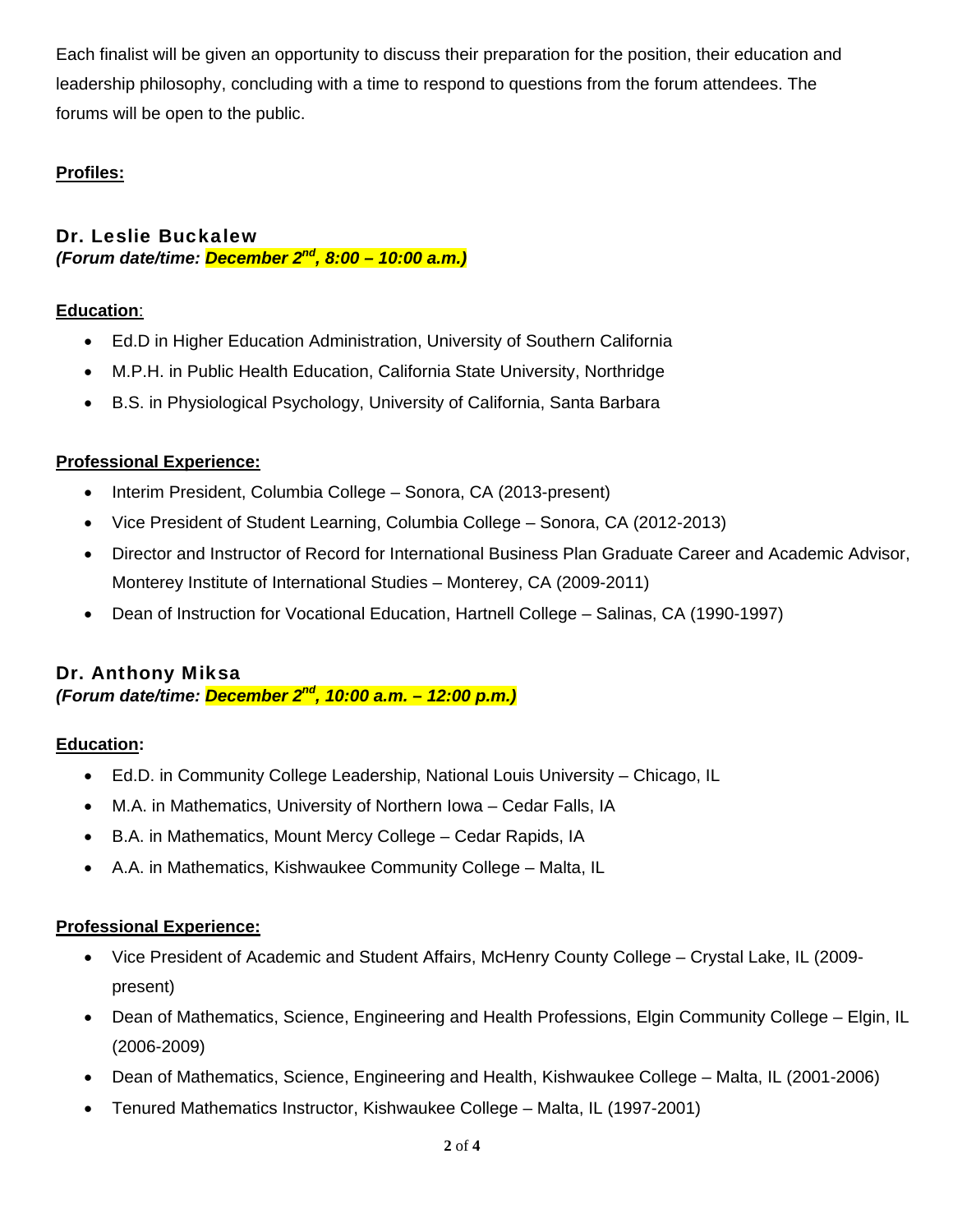# Dr. Michael White *(Forum date/time: December 2nd, 12:00 – 2:00 p.m.)*

# **Education**:

- Ed.D. in Educational Leadership, California State University, Fresno
- M.S. in Physical Education, University of New Mexico
- B.A. in Political Science, University of California, Davis

#### **Professional Experience:**

- Vice President, Student Services, Reedley College Reedley, CA (2013 present)
- Interim President, Reedley College Reedley, CA (2012-2013)
- Vice President of Student Services, Reedley College Reedley, CA (2009-2012)
- Instructor, Coach, Department Chair Reedley College Reedley, CA (1990-2009)

# Dr. Betty Inclan

# *(Forum date/time: December 2nd, 2:00 – 4:00 p.m.)*

#### **Education:**

- Ph.D. in Educational Administration, University of Texas, Austin
- M.A. in English, Kent State University
- B.A. in English, University of Miami
- A.A. in English, Miami Dade College

#### **Professional Experience:**

- Consultant, City College of San Francisco San Francisco, CA (July 2012-present)
- President, Berkeley City College Berkeley, CA (2008-2012)
- Associate Superintendent/Vice President of Academic Affairs Allan Hancock College Santa Maria, CA (1993-2007)
- Division Dean of Literature and Language Arts, Modesto Junior College Modesto, CA (1991-1993)

# Dr. Angela Fairchilds

*(Forum date/time: December 2nd, 4:00 – 6:00 p.m.)*

#### **Education:**

Ph.D. in Higher Education, University of Arizona